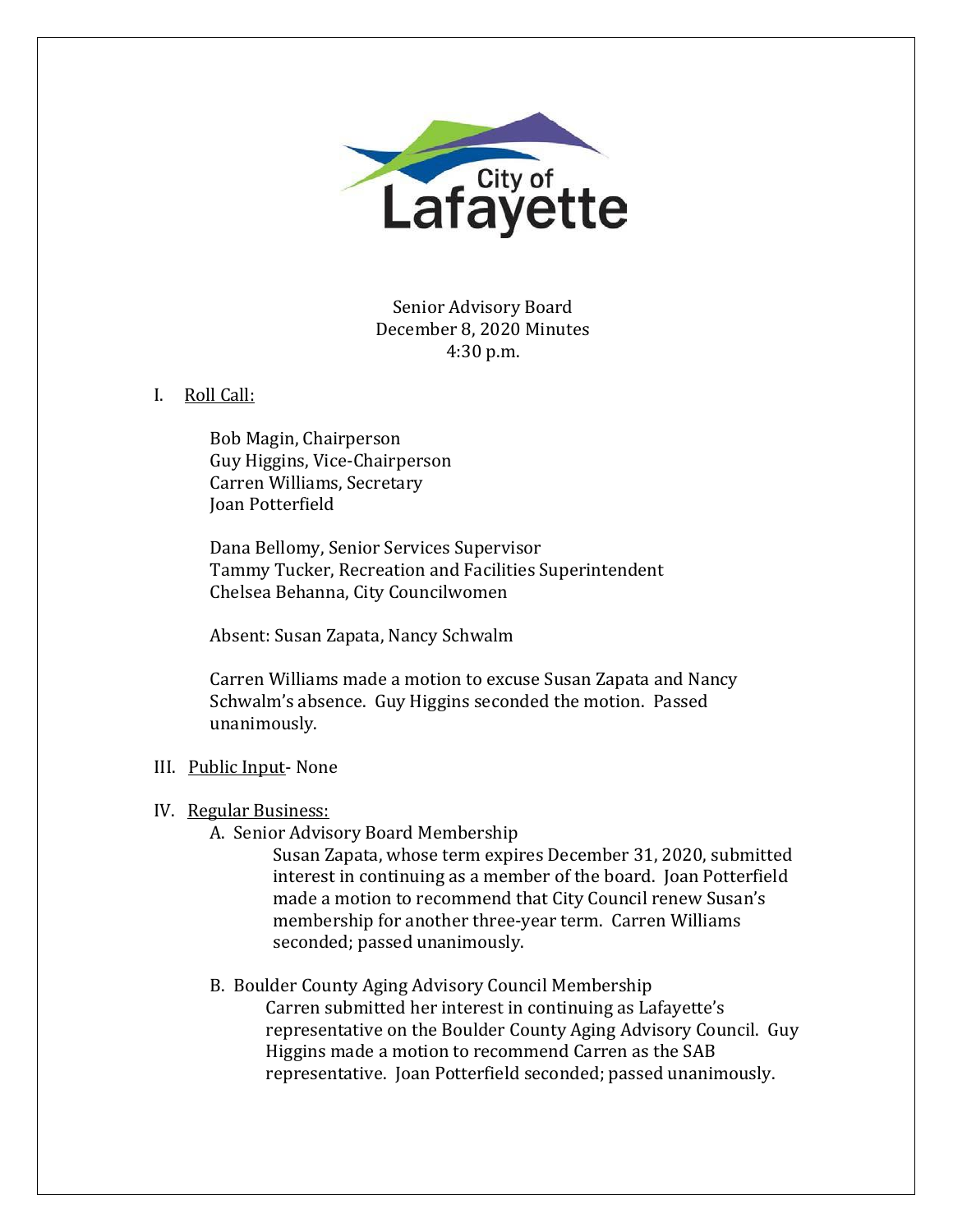## C. LYAC meeting update

Members of LYAC, Elaina Verveer and Gigi Guido asked SAB members to submit a story on what it was like during the civil unrest of the 1950s and 60s. Additionally, LYAC requested pictures of SAB members when they were in middle school and high school. Submissions are due to Dana Bellomy by January 4, 2021. LYAC will be hosting their annual MLK event which will take place at the Centaurus high school parking lot with car parade on January 18, 2021.

## V. Old Business:

## **Open Space "Wisdom of the Elders" update**

Bob Magin shared a picture of a plaque "Welcome to this land" which is located behind the Lafayette Recreation Center. The conservation discussions will be scheduled, Spring of 2021 at the Indigenous people's park outdoor classroom.

## **Boulder County Aging Advisory Council**

Carren Williams shared three topics discussed at BCAA. **Budget**- 2021 budget has been slightly reduced. Staff hope to resume normal business next year.

**Dispatch Health**-a company that specializes with complete in-home care. Dispatch Health has on-demand care for people of all ages. Either a Physician's assistant or Nurse Practitioner along with a medical technician will come to the home. Most visits require a two- hour lead-time. Dispatch health is capable to handle health problems from broken bones to fevers. Additional services include prescriptions, update doctors, and billings with insurance companies, including Kaiser. A \$275 flat fee for people without medical insurance. Service areas range from Longmont to Castle Rock. More information is available on the website.

**Fraud**-Email scams are on the rise. Most common are emails from Google, Walmart, and Amazon. If a company ask for information, reach out to the company directly. Additional frauds include false credit cards. The Elder Justice- Community protection is a resource in Boulder County for older adults who experience fraud.

#### VI. Consent Agenda:

Guy Higgins made motion to approve the minutes of November 10, 2020. Carren Williams seconded the motion. Passed unanimously.

### VII. Council Liaison Report- None

#### VIII. Staff Reports: